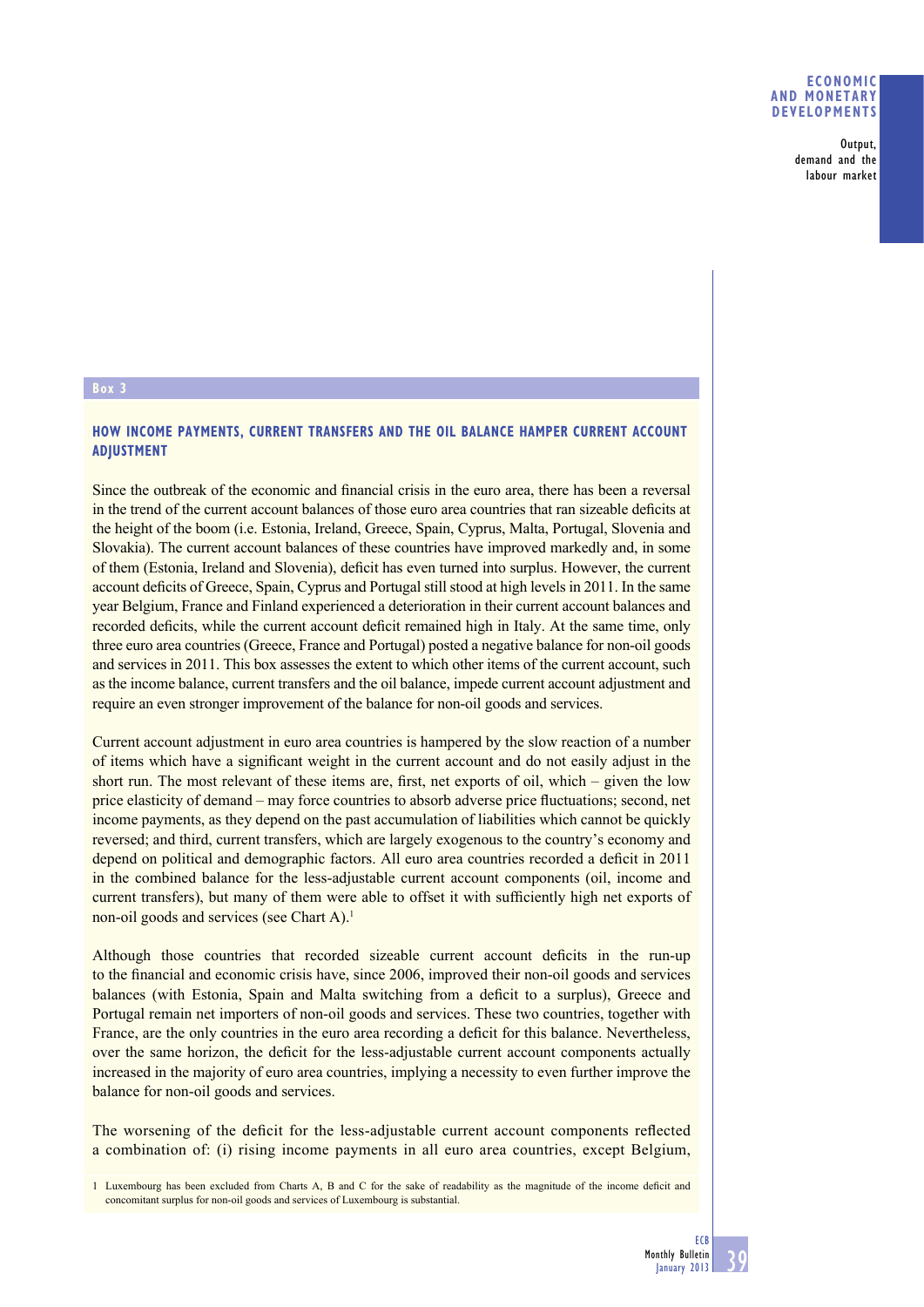

France, Cyprus, Slovenia and Slovakia (see Chart B), largely on account of a substantial increase in the net debtor position of the countries; (ii) an increase in the oil deficit in Ireland, Greece, Spain, Italy, Cyprus, Malta, the Netherlands, Slovenia, Slovakia and Finland; and (iii) a worsening of the current transfers balance in the case of Belgium, Germany,

Ireland, Greece, France, Italy, Cyprus, Austria, Slovakia and Finland. This latter worsening of the current transfers balance is mainly attributable, in the case of Greece and Cyprus, to a decline in EU structural funding, as the ability of these two countries to absorb funding by generating and co-financing projects was limited.

In 2011 both the income balance and the oil balance accounted for a sizeable part of the overall current account deficits and surpluses in several euro area countries. In that year net income payments to the rest of the world by Estonia, Greece, Spain, Malta, Portugal and Slovakia stood between 2% and 7% of GDP (see Chart C). These were mostly dividends and interest payments on debt securities held by foreigners, as well as payments of income on foreign direct investment in these economies. Income deficits were even more sizeable in Ireland

### **Chart B Change in the less-adjustable current account components**



**ECB**<br>Monthly Bulletin January 2013